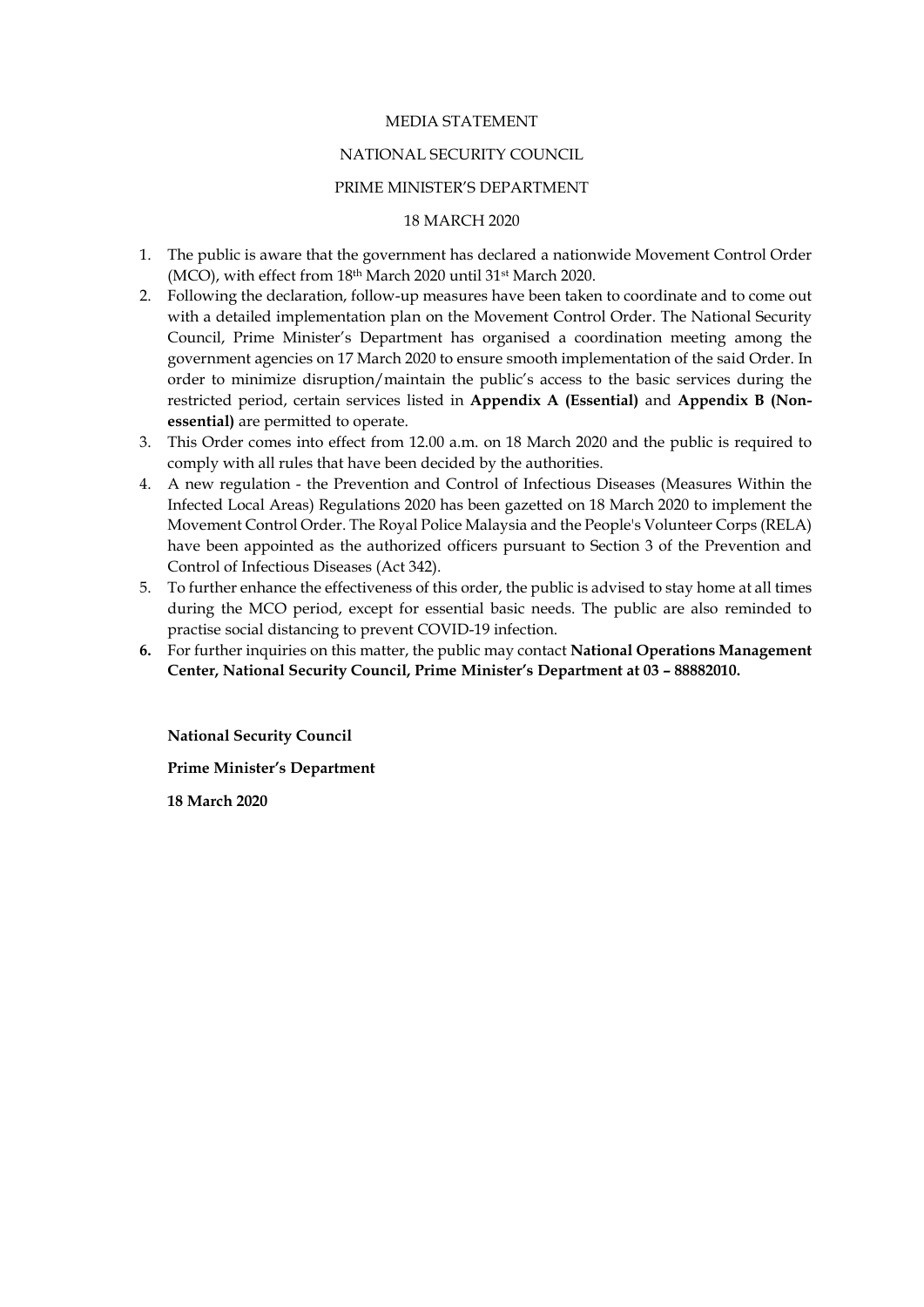# **APPENDIX A - ESSENTIAL SERVICES PURSUANT TO THE COVID-19 MOVEMENT CONTROL ORDER**

| <b>Service</b>               | Component                                          | <b>Status</b>   |
|------------------------------|----------------------------------------------------|-----------------|
| Banking and Finance,         | <b>ATM Services</b>                                | Operational     |
| <b>Stock Market</b>          | <b>Online Services</b>                             | Operational     |
|                              | Management of ATM, cash deposit and cheque         | Operational     |
|                              | machines as well as safe deposit boxes             |                 |
|                              | General/Other services                             | Minimum         |
|                              |                                                    | operations/Work |
|                              |                                                    | from home       |
|                              | <b>Counter Services</b>                            | Minimum         |
|                              |                                                    | operations      |
|                              | <b>Stock Market</b>                                | Operational     |
| <b>Electrical and Energy</b> | Repairs/Maintenance/Operations                     | Operational     |
|                              | General/Other services                             | Minimum         |
|                              |                                                    | operations/Work |
|                              |                                                    | from home       |
| Fire                         | <b>Fire Services</b>                               | Operational     |
|                              | Operational Room                                   | Operational     |
|                              | General/Other services                             | Minimum         |
|                              |                                                    | operations/Work |
|                              |                                                    | from home       |
| Ports, Dock & Airport        | Ports and Airport Operations                       | Operational     |
| <b>Services</b>              | General/Other services                             | Minimum         |
|                              |                                                    | operations/Work |
|                              |                                                    | from home       |
| Postal & Courier             | Postal / Courier Services                          | Operational     |
|                              | <b>Counter Services</b>                            | Operational     |
|                              | General/Other services                             | Minimum         |
|                              |                                                    | operations/Work |
|                              |                                                    | from home       |
| Prisons/Temporary            | Operation                                          | Operational     |
| Detention                    | Visitation                                         | Banned          |
| Centre/Immigration           | General/Other services                             | Minimum         |
| Depots/Rehabilitation        |                                                    | operations/Work |
| Centres/Lockups              |                                                    | from home       |
| Fuel & Lubricants            | <b>Petrol Stations</b>                             | Operational     |
|                              | Production/Filtration/Storage/Supply/Distribution  | Operational     |
|                              |                                                    |                 |
|                              |                                                    |                 |
|                              | General/Other services                             | Minimum         |
|                              |                                                    | operations/Work |
|                              |                                                    | from home       |
| Healthcare & Medical         | Operations/Hospitals/Clinics/Public and<br>Health  | Operational     |
|                              | private pharmacies/Registered Traditional Medicine |                 |
|                              | Stores/Veterinarians/Dialysis Centres              |                 |
|                              |                                                    |                 |
|                              |                                                    |                 |
|                              | General/Other services                             | Minimum         |
|                              |                                                    | operations/Work |
|                              |                                                    | from home       |
|                              | <b>Alternative Treatment Centres</b>               | Closed          |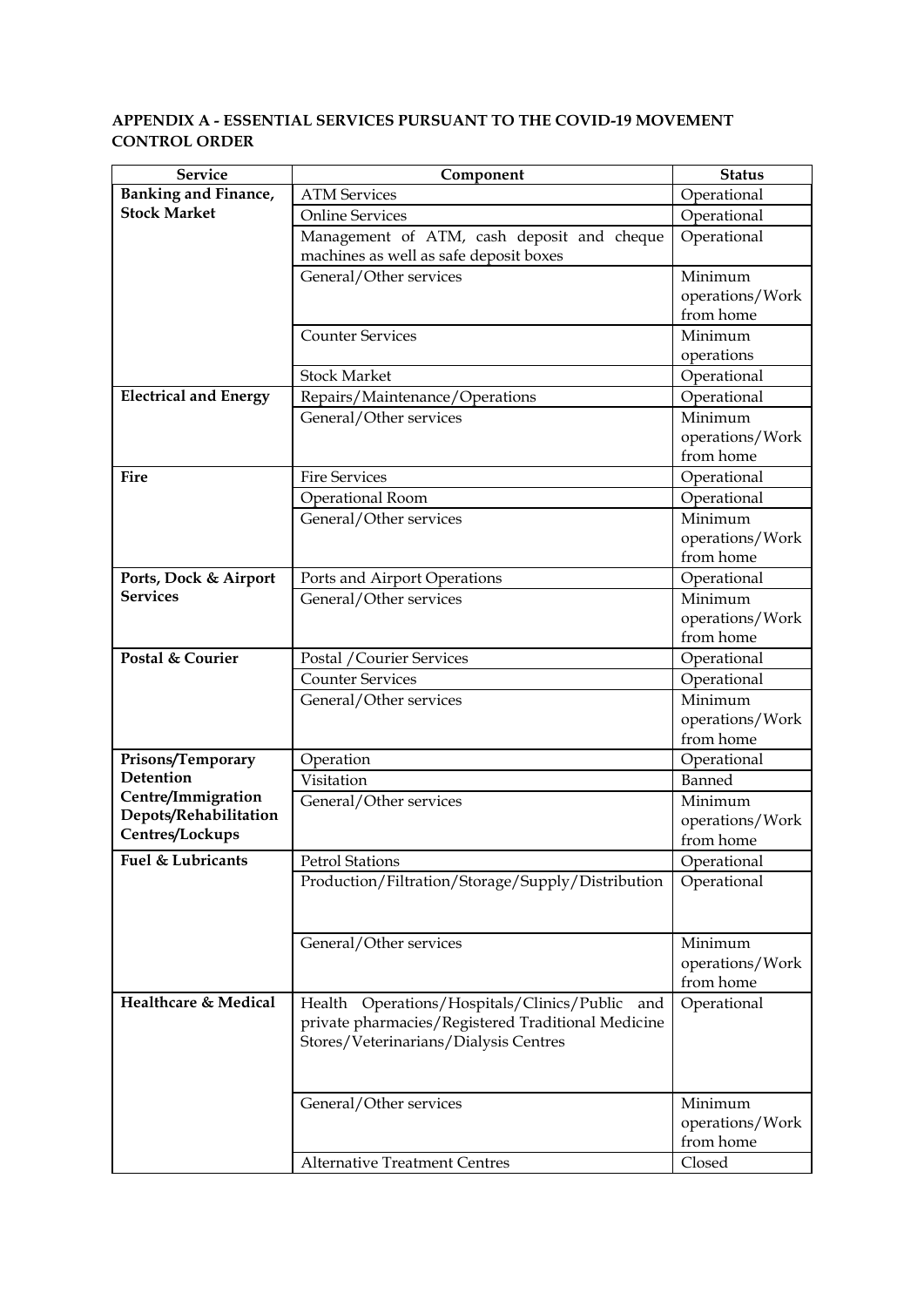| <b>Solid Waste</b><br>Management &                | <b>Visiting Hours for Patients</b><br>Operations<br>General/Other services | <b>Not</b><br>allowed<br>except for critical<br>cases based on<br>the current rules<br>Health<br>$\alpha$ f<br>the<br>Ministry<br>Operational<br>Minimum |
|---------------------------------------------------|----------------------------------------------------------------------------|----------------------------------------------------------------------------------------------------------------------------------------------------------|
| Sewerage                                          |                                                                            | operations/Work<br>from home                                                                                                                             |
| Information &                                     | Dissemination of information/Operations                                    | Operational                                                                                                                                              |
| <b>Broadcast Services</b>                         | General/Other services                                                     | Minimum<br>operations/Work<br>from home                                                                                                                  |
| Telecommunications                                | Maintenance/Operations                                                     | Operational                                                                                                                                              |
|                                                   | General/Other services                                                     | Minimum<br>operations/Work<br>from home                                                                                                                  |
|                                                   | <b>Counter Services</b>                                                    | Closed                                                                                                                                                   |
|                                                   | Data Centres                                                               | Operational                                                                                                                                              |
|                                                   | <b>Call Centres</b>                                                        | Operational                                                                                                                                              |
| Air/Land/Sea                                      | Maintenance/Operations                                                     | Operational                                                                                                                                              |
| <b>Transport (including</b><br>e-hailing)         | General/Other services                                                     | Minimum<br>operations/Work<br>from home                                                                                                                  |
| Water                                             | Maintenance/Operations                                                     | Operational                                                                                                                                              |
|                                                   | General/Other services                                                     | Minimum<br>operations/Work<br>from home                                                                                                                  |
| <b>Essential Government</b><br>& Statutory Bodies | <b>Counter Services</b>                                                    | Minimum<br>Operations                                                                                                                                    |
|                                                   | Enforcement                                                                | Operational                                                                                                                                              |
| <b>Civil Aviation</b>                             | General/Other services                                                     | Minimum                                                                                                                                                  |
| Authority                                         |                                                                            | operations                                                                                                                                               |
| Malaysia                                          |                                                                            |                                                                                                                                                          |
| Customs and                                       |                                                                            |                                                                                                                                                          |
| <b>Excise</b>                                     |                                                                            |                                                                                                                                                          |
| Immigration,<br><b>Marine</b>                     |                                                                            |                                                                                                                                                          |
| Department,                                       |                                                                            |                                                                                                                                                          |
| Malaysian                                         |                                                                            |                                                                                                                                                          |
| Meteorological                                    |                                                                            |                                                                                                                                                          |
| Department                                        |                                                                            |                                                                                                                                                          |
| Printing                                          |                                                                            |                                                                                                                                                          |
| National<br>Registration                          |                                                                            |                                                                                                                                                          |
| Department                                        |                                                                            |                                                                                                                                                          |
| Road                                              |                                                                            |                                                                                                                                                          |
| <b>Transport</b>                                  |                                                                            |                                                                                                                                                          |
| Department                                        |                                                                            |                                                                                                                                                          |
|                                                   | Operations & Enforcement                                                   | Operational                                                                                                                                              |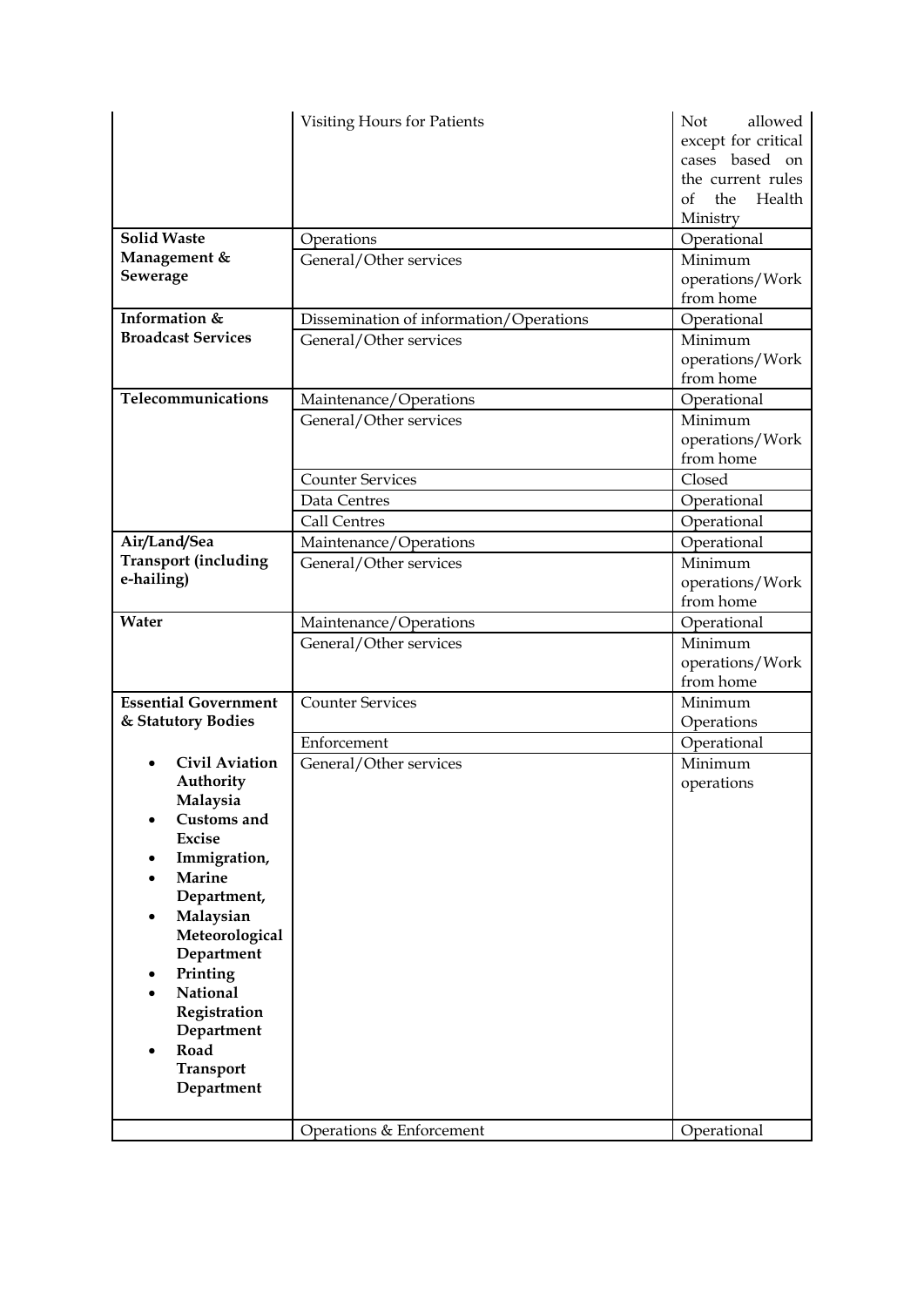| Security/Defence<br>(PDRM & Armed | General/Other services                 | Minimum<br>operations/Work<br>from home |
|-----------------------------------|----------------------------------------|-----------------------------------------|
| Forces)                           | Courses & Training                     | Postponed                               |
| Security/Defence-                 | Operations/Maintenance/Supply Services | Operational                             |
| related industries                | General/Other services                 | Minimum                                 |
|                                   |                                        | operations/Work                         |
|                                   |                                        | from home                               |
| Food supply &                     | Supplier of raw materials              | Allowed                                 |
| services                          | Take-Away                              | Allowed                                 |
|                                   | <b>Deliveries</b>                      | Allowed                                 |
| <b>Restaurants</b>                | Dine-in                                | Not Allowed                             |
| Food                              | Drive-through                          | Allowed                                 |
| Truck/Food                        |                                        |                                         |
| Courts                            |                                        |                                         |
| <b>Restaurants</b>                |                                        |                                         |
| operating in<br>Hotels            |                                        |                                         |
|                                   |                                        |                                         |
| Retail                            | Operations                             | Allowed                                 |
|                                   | Necessities                            | Limited amounts                         |
| sundry shops<br>$\bullet$         |                                        | per family                              |
| convenience                       | Night Markets/Open-air Markets         | Not Allowed                             |
| stores                            | <b>Shopping Malls</b>                  | Closed except for                       |
| public markets                    |                                        | food<br>retail                          |
| wholesale                         |                                        | (groceries)                             |
| markets                           | Delivery                               | Allowed                                 |
|                                   |                                        |                                         |
| <b>Online Services</b>            |                                        |                                         |
|                                   | Operations                             | Allowed<br>Allowed                      |
| E-commerce<br>Wildlife            | Operations                             | Allowed                                 |
|                                   | Operations                             | Minimum                                 |
|                                   | General/Other services                 | operations/Work                         |
|                                   |                                        | from home                               |
| Hotels/homestays/paid             | Accommodations                         | Operational, but                        |
| accommodation                     |                                        | visitors<br>must                        |
|                                   |                                        | remain in their                         |
|                                   |                                        | rooms                                   |
|                                   |                                        | throughout<br>the                       |
|                                   |                                        | MCO period and                          |
|                                   |                                        | food orders shall                       |
|                                   |                                        | be through room                         |
|                                   |                                        | service                                 |
|                                   | Side<br>(swimming<br>services          | Not Allowed                             |
|                                   | pools/gyms/bars/restaurants/spas)      |                                         |
|                                   | Kitchens                               | Allowed only for                        |
|                                   |                                        | room service                            |